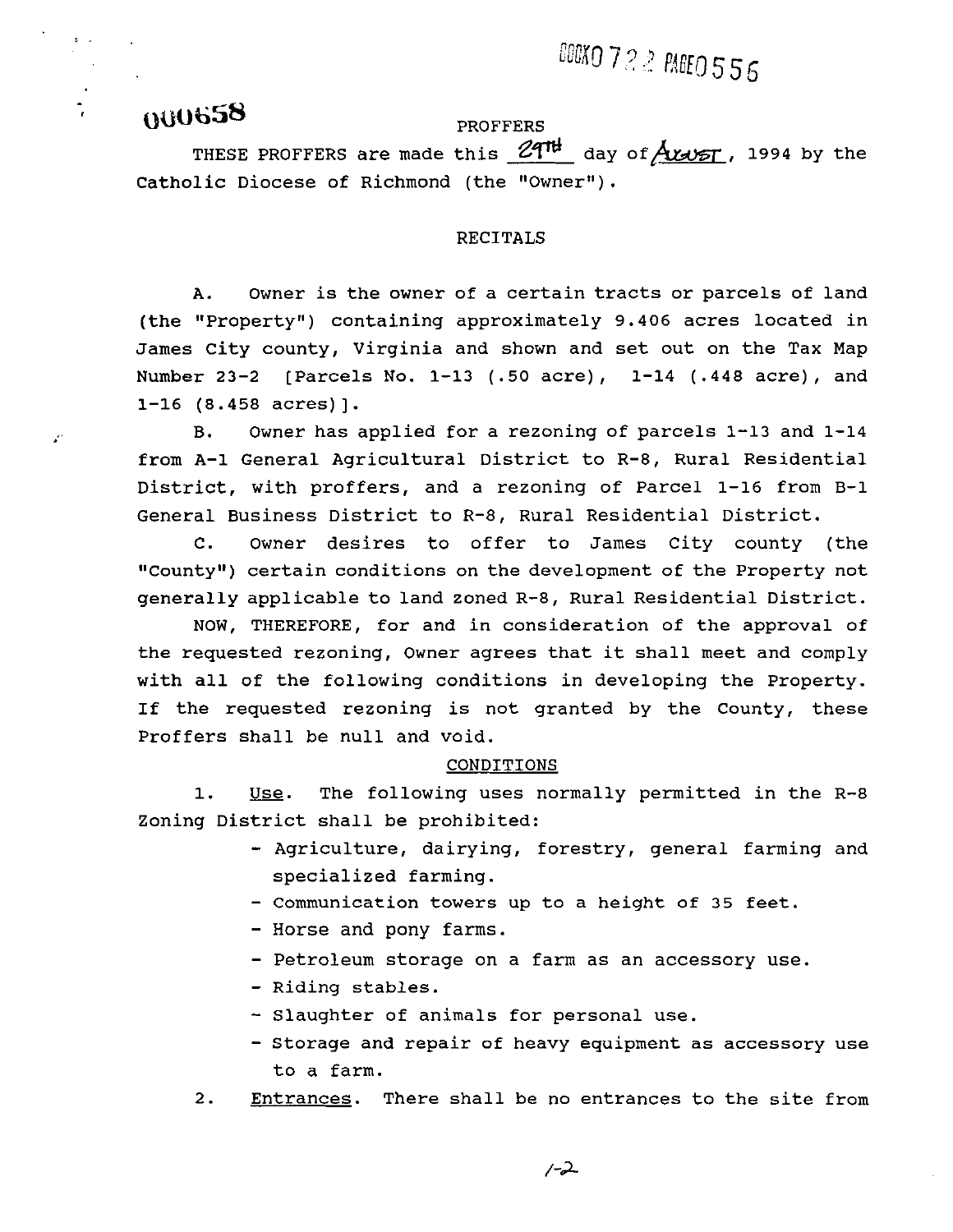**BOKO 722 PAGE0 557** 

Richmond Road. The Norge Lane entrance to the site shall line up with the entrance currently under construction to the Norge shopping Center, which is near parcels 1-13 and 1-14.

3. Positioninq of Structure. The structure shall be located between Richmond Road and the main parking area.

WITNESS the following signatures.

CATHOLIC DIOCESE OF RICHMOND

BY : Bishop Walter F.

STATE OF VIRGINIA  $C\chi_T\tilde{\Upsilon}/C\text{COUNTY}$  OF  $\lambda\text{AmES}$  CITY, to-wit:

The foregoing instrument was acknowledged before me this <br>*99th* day of *final*: 1994, by Bishop Walter F. Sullivan.

Jo Ma Waynons

My commission expires:  $cem(1.31, 1999)$ .

 $\mathcal{U}_{\mathcal{I}}$  is

**VIRGINIA: City of Williamsburg and County of jarnes** City, **to Wii: In the C <b>***c c s s c* **<b>office** of the Circuit Court of the City collectionsburg and County of James City-the  $\text{Im}$ , 19 $\text{G}$ , This porce  $\mu$  , sr , was presented with certificate annexed and **admitted to record at 9:44 o'clock**<br>Teste: Helene S. Ward, Clerk ordeless 4/10 i l -Dqady **Cbrk**